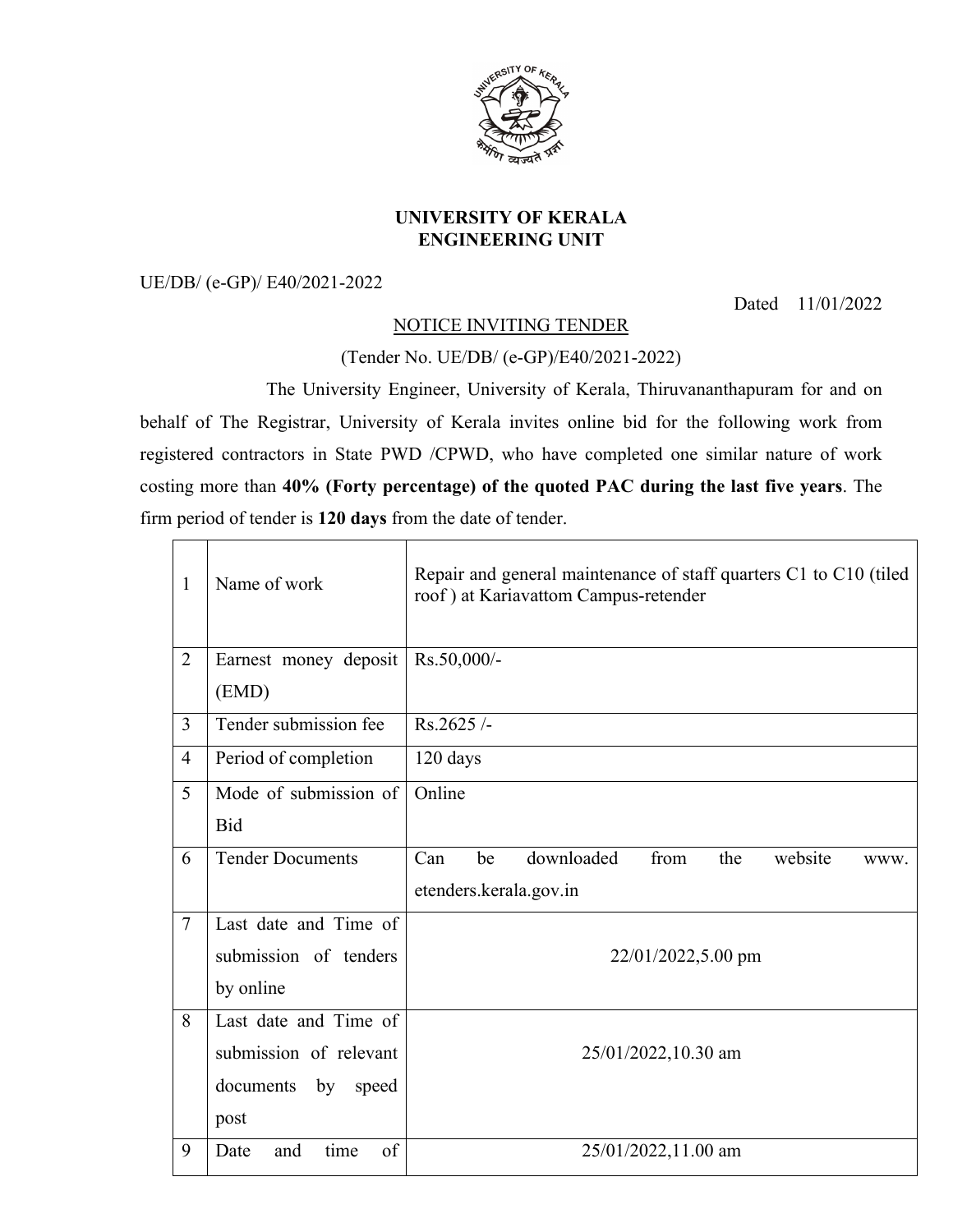| opening of tender     |                |
|-----------------------|----------------|
| Tender PAC (Excluding | Rs 86,52,886/- |
| $GST @ 12\%)$         |                |
| Class of contractor   | C and above    |
|                       |                |

General tender documents and tender schedule can be downloaded in A<sub>4</sub> plain size paper free of cost from the website www.etenders.kerala.gov.in. **Duly filled up and signed tender schedule along with relevant documents should also be sent to the Registrar, University of Kerala Palayam Thiruvananthapuram, Pin-695034**, by speed post so as to reach before the date and time specified. The cover containing the documents should superscribe the name of work, tender number, and last date of submission of tender.

Documents to be submitted along with bid through online/ speed post.

| S <sub>I.No</sub> | <b>Through online</b>            | Through speed post                  |
|-------------------|----------------------------------|-------------------------------------|
|                   | Scanned copy of valid            | Copy of valid registration          |
| 1                 | registration, G.S.T certificate, | certificate, G.S.T certificate, PAN |
|                   | PAN certificate                  | attested by a gazetted officer      |
| 2                 | Scanned copy of experience       | Copy of experience certificate      |
|                   | certificate                      | attested by a gazetted officer      |
| 3                 | Scanned copy of duly filled e-   | Duly filled e-payment requisition.  |
|                   | payment form                     |                                     |
| 4                 | Form of tender                   | Copy of Form of tender duly         |
|                   |                                  | signed by the contractor            |
| 5                 | Form 83                          | Copy of Form 83 duly signed by      |
|                   |                                  | the contractor                      |
| 6                 | e-Tender conditions              | Copy of e-Tender conditions duly    |
|                   |                                  | signed by the contractor            |

The bids shall be opened at the date and time specified. Further details can be had from the office on the undersigned on all working days during working hours. The bidders are advised to submit their bid well in advance to avoid any kind of network issues. If relevant documents through speed post are not submitted with in time, the tenders will not be considered. The selected contractors have to produce tax invoice at the time of presenting the bill.

The undersigned reserves the right to reject any or all the tenders without assigning any reason whatsoever.